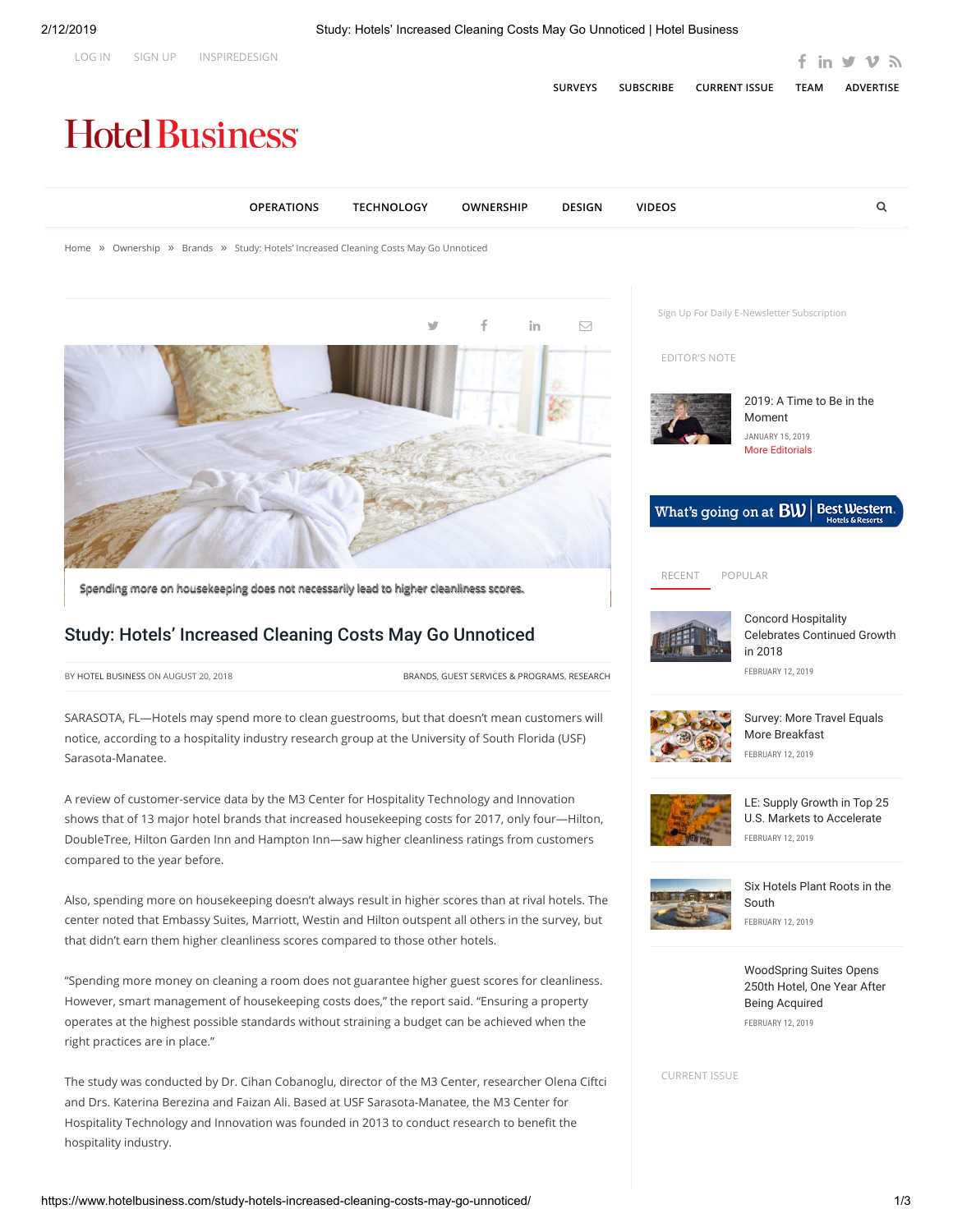## 2/12/2019 Study: Hotels' Increased Cleaning Costs May Go Unnoticed | Hotel Business

The study, called the "Gradebook for Cleanliness in Hotels," was started to determine whether increased housekeeping expenses translates to higher customer survey scores.

To conduct its research, the center analyzed anonymous data from 1,139 hotels from 15 major hotel brands within three broad categories: upper-midscale, upscale and upper-upscale as obtained from the M3 hotel accounting technology company.

Researchers then examined housekeeping costs per occupied room, taking into account such items as cleaning equipment, cleaning supplies, guest supplies and housekeeping salaries and wages, among other expenses.

The center found that the Hampton Inn & Suites led all others in the cleanliness rating (81.15%), followed by Hampton Inn (77.48%), Hilton Garden Inn (76.13%), Fairfield Inn (76.05%) and SpringHill Suites (76.03%).

However, when researchers compared cleanliness scores relative to housekeeping expenses, TownePlace Suites came out as the most efficient housekeeping operation for 2017.

The report recommends that hotels focus on efficiency in regard to housekeeping costs, noting that more than 65% of those expenses are directed toward salaries and wages.

"Therefore, this area provides the most opportunities for managing costs and potentially achieving a higher cleanliness score while spending less," the report said.

Among other measures, it suggests that hotels train housekeeping staff on an ongoing basis, encourage more efficient housekeepers to train less efficient housekeepers and reduce turnover by implementing employee recognition programs.

"The M3 Center's mission is to provide cutting-edge research for the hospitality and tourism industry," said Cobanoglu. "I am very happy that we could provide this report so that hoteliers can use it to benchmark their housekeeping operations. In the hotel industry, we see a lot of data about the revenue side. However, it is rare to report on actual expenses. This report brings in the expense side as a percentage of sales and cost per occupied room, the two most-used metrics when evaluating costs. In addition, the report shows us that spending more money does not equate to cleaner rooms, at least according to the guests' perceptions."



**S** PREVIOUS ARTICLE

### NEXT ARTICLE >

[Radisson Brand Debuts in Dubai, Baltics; More](https://www.hotelbusiness.com/radisson-brand-debuts-in-dubai-baltics-more-abroad/) Abroad…

[Boutique Luxury Brand Pilot Hotels Launches](https://www.hotelbusiness.com/boutique-luxury-brand-pilot-hotels-launches/)

# **RELATED POSTS**

[What does it take to get a 5-star](https://www.hotelbusiness.com/what-does-it-take-to-get-a-5-star-review-cleanliness/) review? Cleanliness

[Make the Most of New Spaces:](https://www.hotelbusiness.com/make-the-most-of-new-spaces-how-hotel-operations-can-support-renovations/) How Hotel Operations Can Support Renovations

AHLA, Industry Executives [Unveil 5-Star Pledge, Commit to](https://www.hotelbusiness.com/ahla-industry-executives-unveil-5-star-pledge-commit-to-added-safety-measures-for-employees/)

### **[January 15, 2019](https://togo.hotelbusiness.com/)**

Editor-in-Chief Christina Trauthwein shares a preview of the January 15th issue of Hotel Business, which includes feature stories on tariffs and their impact on the hotel industry and the forecast for 2019 in terms of hotel performance.

 **[Play video](https://www.hotelbusiness.com/video/hot-off-the-press-january-15-2019/)**

#### **[View Digital Edition Library](https://togo.hotelbusiness.com/past-issues/)**